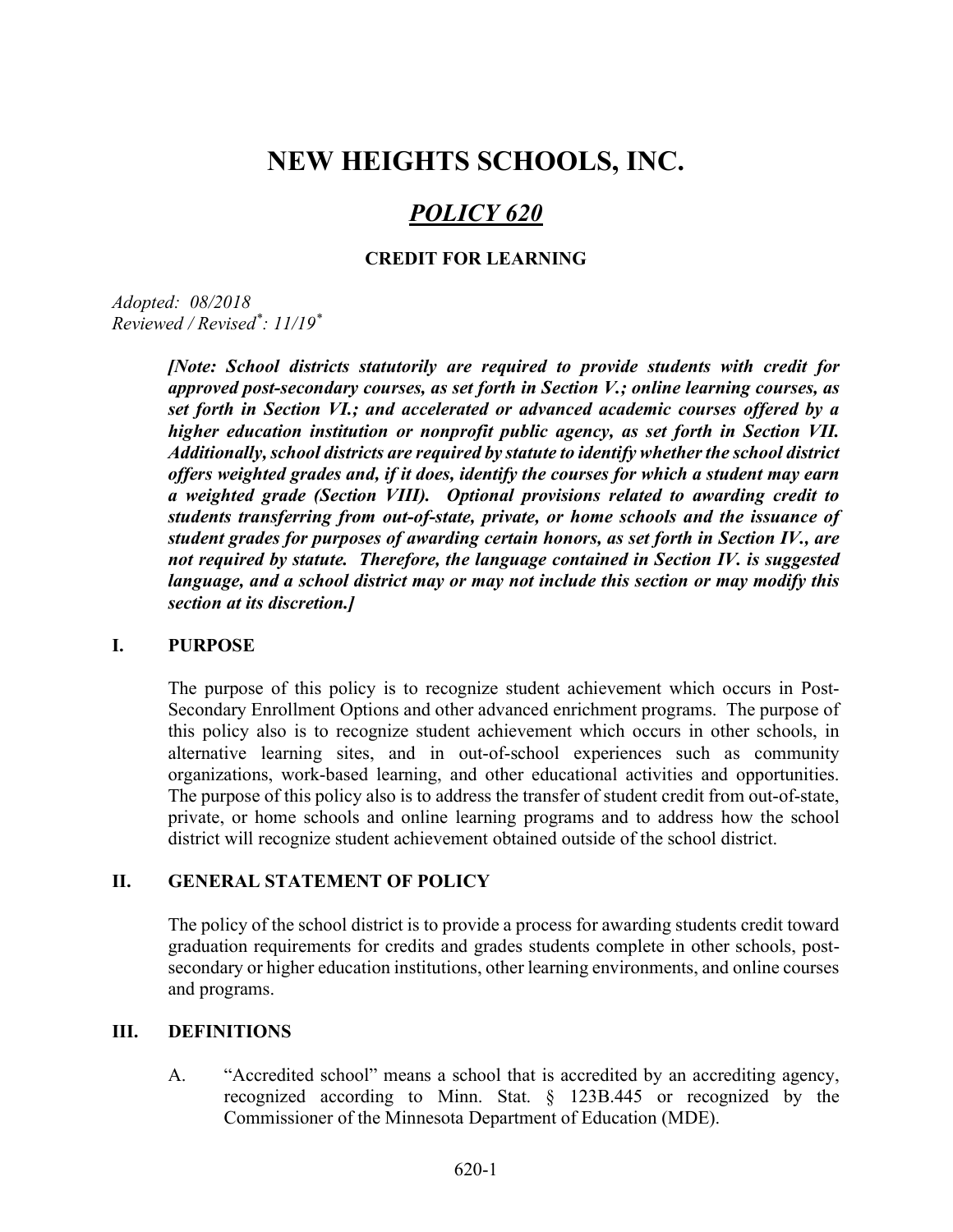- B. "Blended learning" is a form of digital learning that occurs when a student learns part time in a supervised physical setting and part time through digital delivery of instruction, or a student learns in a supervised physical setting where technology is used as a primary method to deliver instruction.
- C. "Commissioner" means the Commissioner of MDE.
- D. "Digital learning" is learning facilitated by technology that offers students an element of control over the time, place, path, or pace of their learning and includes blended and online learning.
- E. "Eligible institution" means a Minnesota public post-secondary institution, a private, nonprofit two-year trade and technical school granting associate degrees, an opportunities industrialization center accredited by the North Central Association of Colleges and Schools, or a private, residential, two-year or fouryear, liberal arts, degree-granting college or university located in Minnesota.
- F. "Nonpublic school" is a private school or home school in which a child is provided instruction in compliance with the Minnesota compulsory attendance laws.
- G. "Online learning" is a form of digital learning delivered by an approved online learning provider.
- H. "Online learning provider" is a school district, an intermediate school district, an organization of two or more school districts operating under a joint powers agreement, or a charter school located in Minnesota that provides online learning to students and is approved by MDE to provide online learning courses.
- I. "Weighted grade" is a letter or numerical grade that is assigned a numerical advantage when calculating the grade point average.

# IV. TRANSFER OF CREDIT FROM OTHER SCHOOLS

- A. Transfer of Academic Requirements from Other Minnesota Public Secondary Schools
	- 1. The school district will accept and transfer secondary credits and grades awarded to a student from another Minnesota public secondary school upon presentation of a certified transcript from the transferring public secondary school evidencing the course taken and the grade and credit awarded.
	- 2. Credits and grades awarded from another Minnesota public secondary school may be used to compute honor roll and/or class rank if a student has earned at least .25 credits from the school district.
- B. Transfer of Academic Requirements from Other Schools
	- 1. The school district will accept secondary credits and grades awarded to a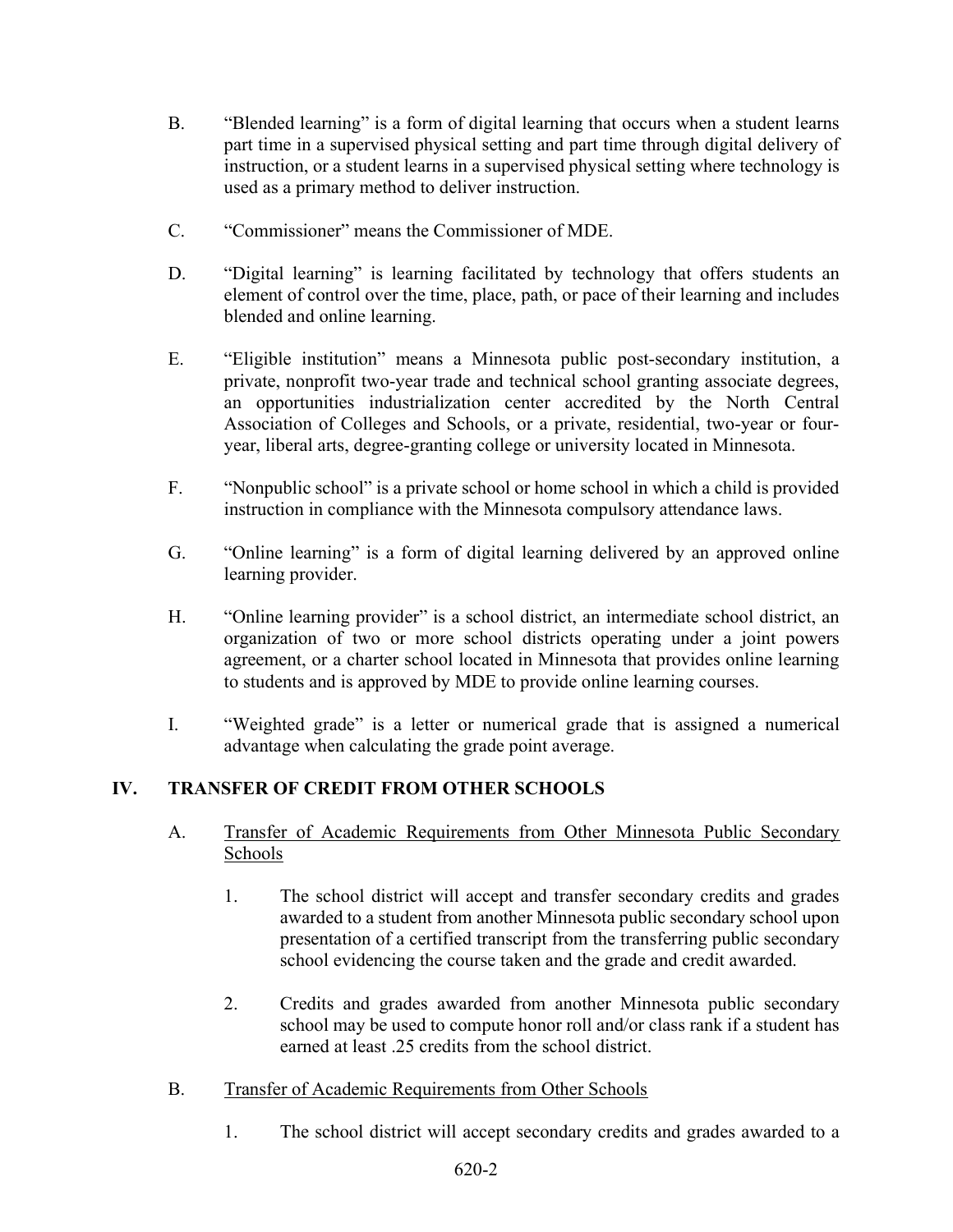student for courses successfully completed at a public school outside of Minnesota or an accredited nonpublic school upon presentation of a certified transcript from the transferring public school in another state or nonpublic school evidencing the course taken and the grade and credit awarded.

- a. When a determination is made that the content of the course aligns directly with school district graduation requirements, the student will be awarded commensurate credits and grades.
- b. Commensurate credits and grades awarded from an accredited nonpublic school or public school in another state may be used to compute honor roll and/or class rank if a student has earned at least .25 credits from the school district or when it can be translated to .25 credits or more.
- c. In the event the content of a course taken at an accredited nonpublic school or public school in another state does not fully align with the content of the school district's high school graduation requirements but is comparable to elective credits offered by the school district for graduation, the student may be provided elective credit applied toward graduation requirements. Credit that does not fully align with the school district's high school graduation requirements may or may not be used to compute honor roll and/or class rank.
- d. If no comparable course is offered by the school district for which high school graduation credit would be provided, credit may not be awarded.
- 2. Students transferring from a non-accredited, nonpublic school shall, present a transcript or other documentation evidencing the course taken and grade and credit awarded. The school administrator or designee will attempt to investigate the credit to determine its merit prior to awarding credit.
	- a. Students will be required to provide copies of course descriptions, syllabi, or work samples for determination of appropriate credit. In addition, students also may be asked to provide interviews/conferences with the student and/or student's parent and/or former administrator or teacher; review of a record of the student's entire curriculum at the nonpublic school; and review of the student's complete record of academic achievement.
	- b. Where the school district determines that a course completed by a student at a non-accredited, nonpublic school is commensurate with school district graduation requirements, credit shall be awarded, but the grade shall be "P" (pass).
	- c. In the event the content of a course taken at a non-accredited,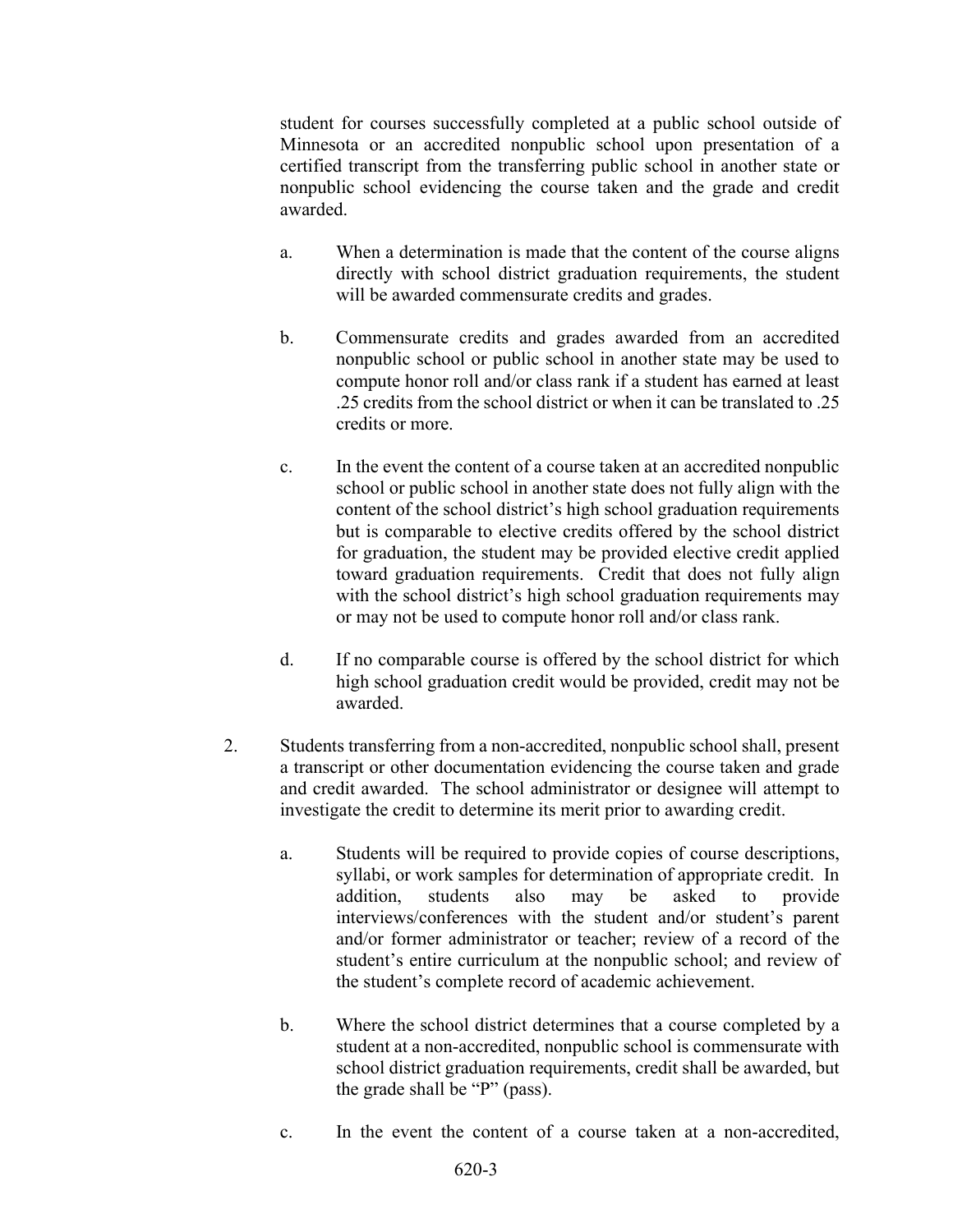nonpublic school does not fully align with the content of the school district's high school graduation requirements but is comparable to elective credits offered by the school district for graduation, the student may be provided elective credit applied toward graduation requirements.

- d. If no comparable course is offered by the school district for which local high school graduation credit would be provided, no credit will be provided to the student.
- e. Credit and grades earned from a non-accredited nonpublic school shall not be used to compute honor roll and/or class rank.

# V. POST-SECONDARY ENROLLMENT CREDIT

- A. A student who satisfactorily completes a post-secondary enrollment options course or program under Minn. Stat. § 124D.09 that has been approved as meeting the necessary requirements is not required to complete other requirements of the Minnesota Academic Standards content standards corresponding to that specific rigorous course of study.
- B. Secondary credits granted to a student through a post-secondary enrollment options course or program that meets or exceeds a graduation standard or requirement shall be counted toward the graduation and credit requirements of a student completing the Minnesota Academic Standards.
	- 1. Course credit will be considered by the school district only upon presentation of a certified transcript from an eligible institution evidencing the course taken and the grade and credit awarded.
	- 2. Seven quarter or four semester post-secondary credits shall equal at least one full year of high school credit. Fewer post-secondary credits may be prorated.
	- 3. When a determination is made that the content of the post-secondary course aligns directly with a required course for high school graduation, the commensurate credit and grade will be recorded on the student's transcript as a course credit applied toward graduation requirements.
	- 4. In the event the content of the post-secondary course does not fully align with the content of a high school course required for graduation but is comparable to elective credits offered by the school district for graduation, the school district may provide elective credit and the grade will be recorded on the student's transcript as an elective course credit applied toward graduation requirements.
	- 5. If no comparable course is offered by the school district for which high school graduation credit would be provided, the school district will notify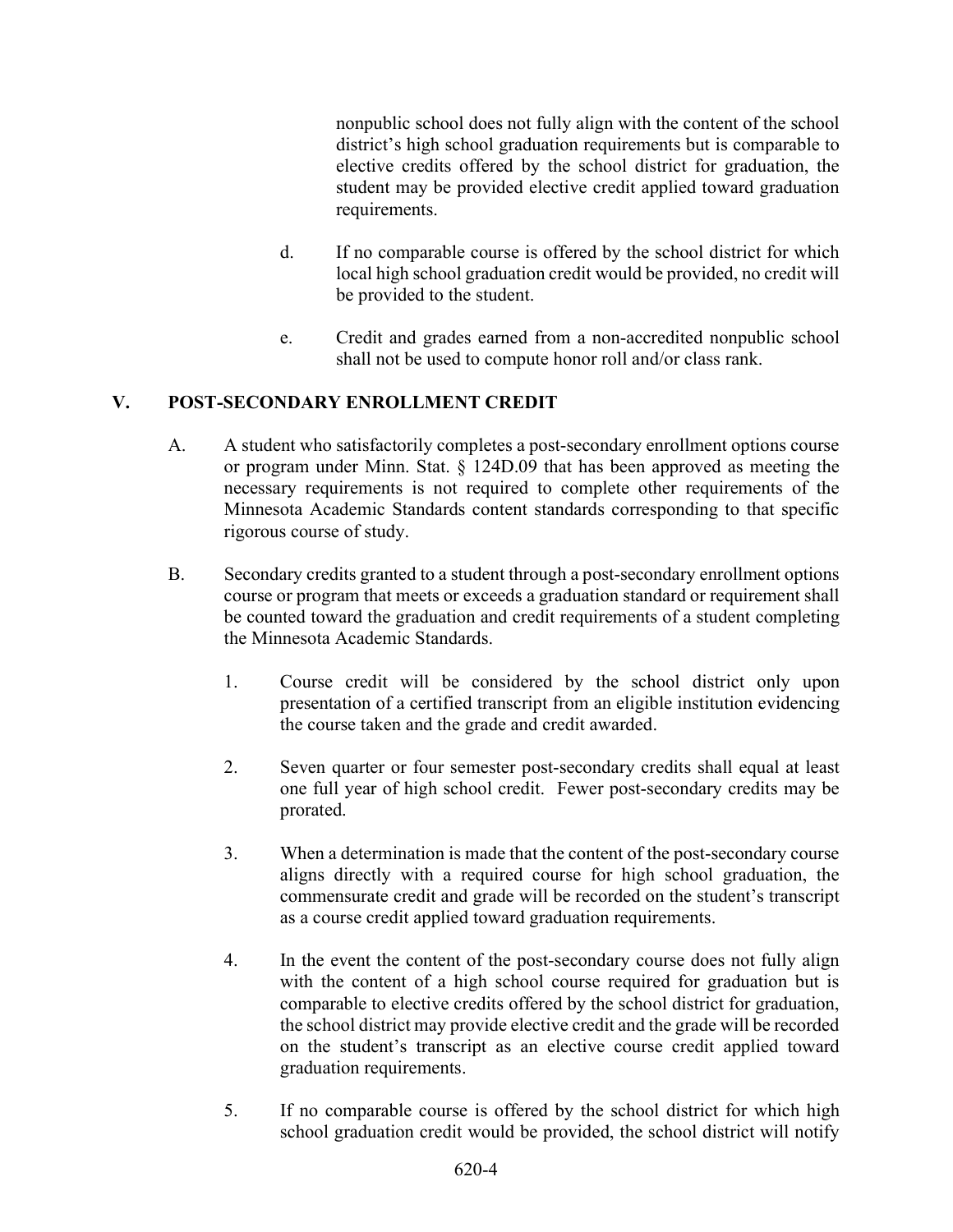the Commissioner, who shall determine the number of credits that shall be granted to a student.

- 6. When secondary credit is granted for post-secondary credits taken by a student, the school district will record those credits on the student's transcript as credits earned at a post-secondary institution.
- C. A list of the courses or programs meeting the necessary requirements may be obtained from the school district.

## VI. CREDIT FROM ONLINE LEARNING COURSES

- A. Secondary credits granted to a student through an online learning course or program that meets or exceeds a graduation standard or requirement shall be counted toward the graduation and credit requirements of a student completing the Minnesota Academic Standards.
- B. Course credit will be considered only upon official documentation from the online learning provider evidencing the course taken and the grade and credit awarded to the student.
- C. When a student provides documentation from an online learning provider, the course credit and course grade shall be recorded and counted toward graduation credit requirements for all courses or programs that meet or exceed the school district's graduation requirements in the same manner as credits are awarded for students transferring from another Minnesota public school as set forth in Section IV.A. above.

## VII. ADVANCED ACADEMIC CREDIT

- A. The school district will grant academic credit to a student attending an accelerated or advanced academic course offered by a higher education institution or a nonprofit public agency, other than the school district.
- B. Course credit will be considered only upon official documentation from the higher education institution or nonprofit public agency that the student successfully completed the course attended and passed an examination approved by the school district.
- C. When a determination is made that the content of the advanced academic course aligns directly with a required course for high school graduation, the commensurate credit and grade will be recorded on the student's transcript as a course credit applied toward graduation requirements.
- D. In the event the content of the advanced academic course does not fully align with the content of a high school course required for graduation but is comparable to elective credits offered by the school district for graduation, the school district may provide elective credit and the grade will be recorded on the student's transcript as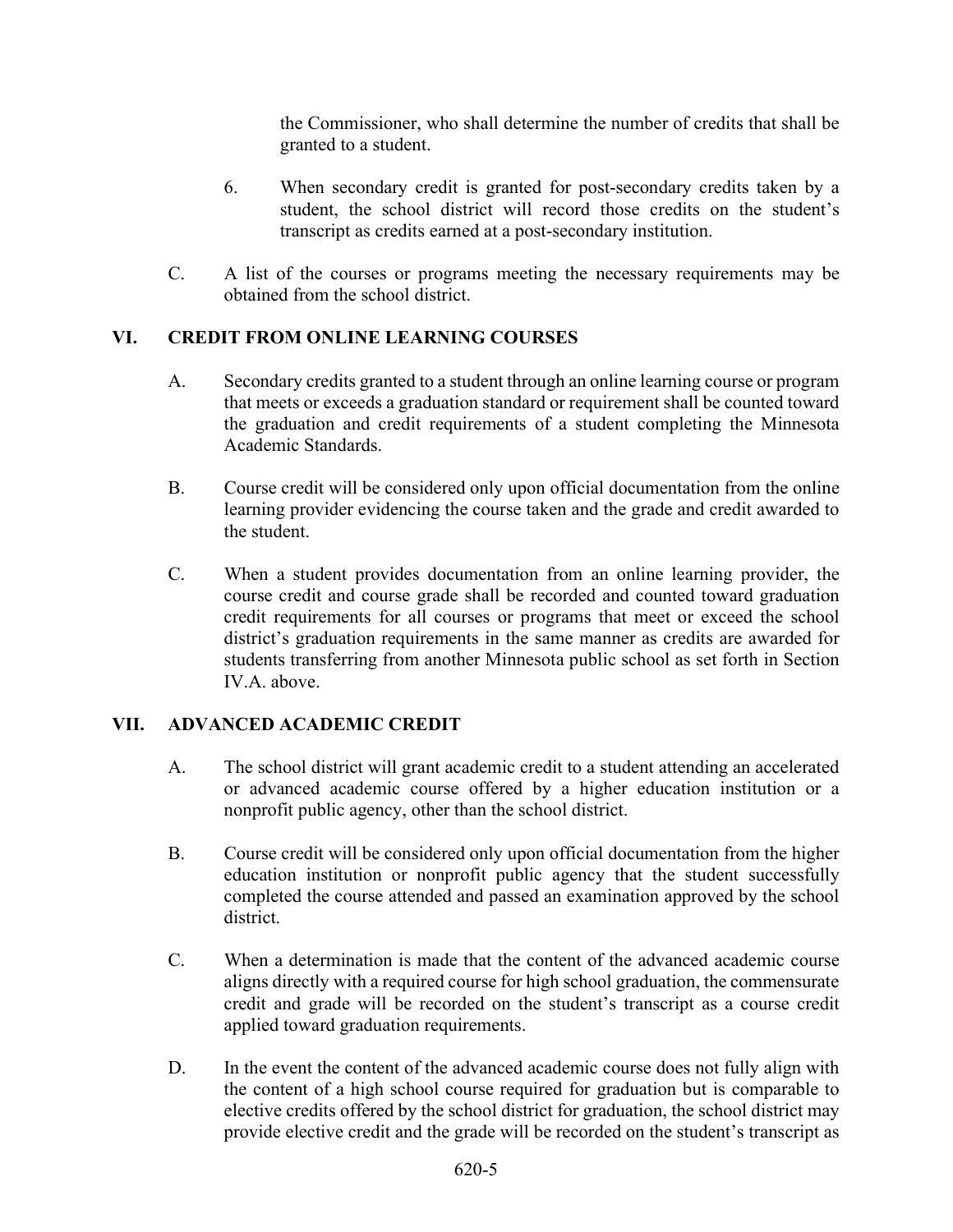an elective course credit applied toward graduation requirements.

E. If no comparable course is offered by the school district for which high school graduation credit would be provided, the school district will notify the Commissioner and request a determination of the number of credits that shall be granted to a student.

## VIII. WEIGHTED GRADES

[Note: School districts must identify in policy whether they offer courses with weighted grades. Therefore, school districts must include one of the following options in their policies.]

A. The school district does not offer weighted grades.

## IX. PROCESS FOR AWARDING CREDIT

- A. The building principal will be responsible for carrying out the process to award credits and grades pursuant to this policy. The building principal or designee will notify students in writing of the decision as to how credits and grades will be awarded.
- B. A student or the student's parent or guardian may seek reconsideration of the decision by the building principal or designee as to credits and/or grades awarded upon request of a student or the student's parent or guardian if the request is made in writing to the building administrator within five school days of the date of the building principal's decision. The request should set forth the credit and/or grade requested and the reason(s) why credit(s)/grade(s) should be provided as requested. Any pertinent documentation in support of the request should be submitted.
- C. The decision of the superintendent as to the award of credits or grades shall be a final decision by the school and shall not be appealable by the student or student's parent or guardian except as set forth in Section IX.D. below.
- D. If a student disputes the number of credits granted by the school district for a particular post-secondary enrollment course, online learning course, or advanced academic credit course, the student may appeal the school district's decision to the Commissioner. The decision of the Commissioner shall be final.
- E. At any time during the process, the building principal or superintendent may ask for course descriptions, syllabi, or work samples from a course where content of the course is in question for purposes of determining alignment with graduation requirements or the number of credits to be granted. Students will not be provided credit until requested documentation is available for review, if requested.

**Legal References:** Minn. Stat. § 120B.02 (Educational Expectations for Minnesota's Students)